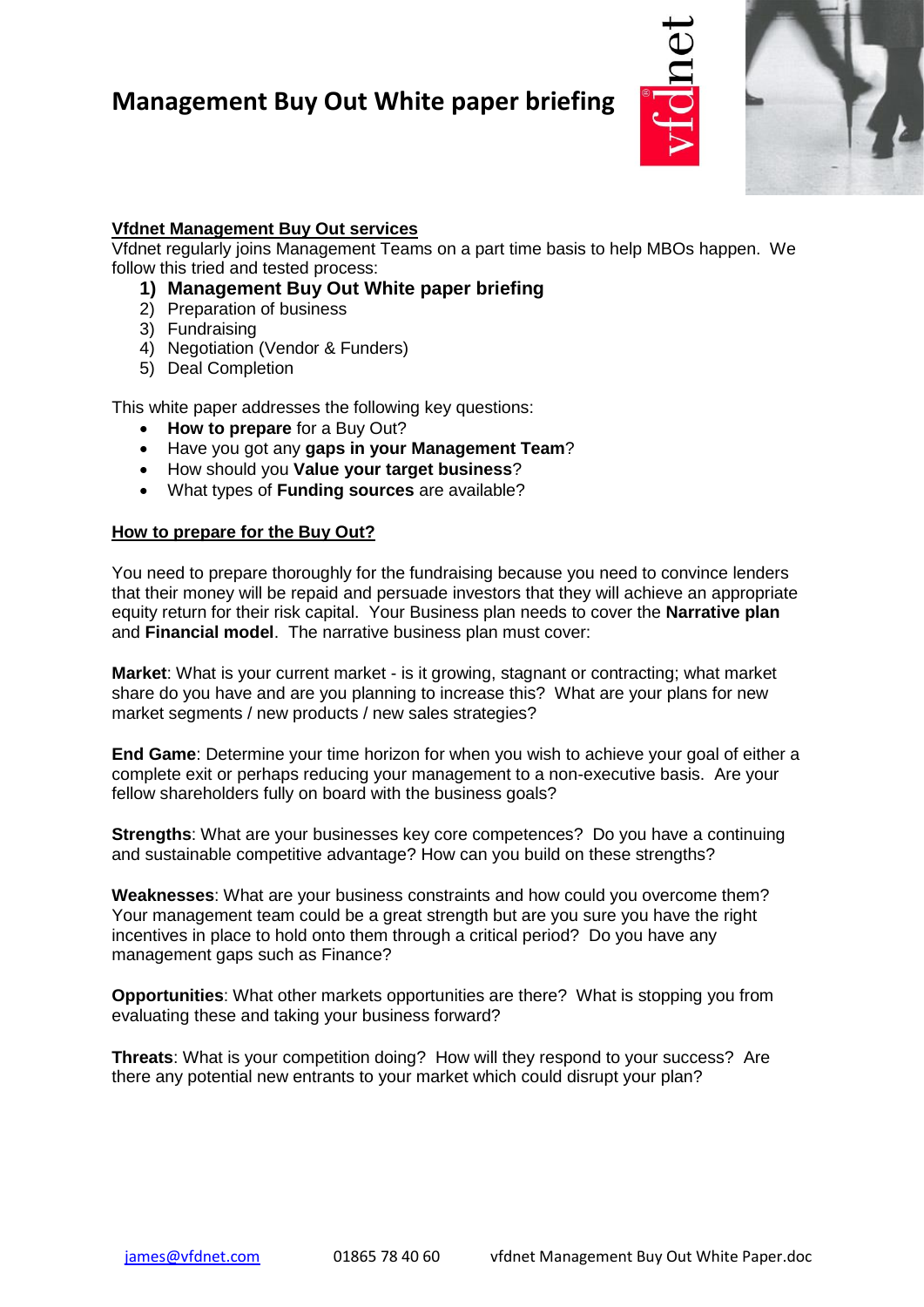

## **Financial modelling**

The Financial Business Plan (figures) – you need to prepare the financial model based on your assumptions about the people required, space and marketing resource needed for your business. The financial model must be completely reconciled between the Profit & Loss Accounts, Cash Flow and Balance Sheet, and also include 'what if' analysis, which in turn helps define the total cash required.

Please remember that Lenders and Investors will be assessing your credibility based on the professionalism demonstrated in your Financial Business Plan, so it is essential that it includes:

- $\checkmark$  Full assumptions are stated and are completely in line with your narrative plan.
- ✓ Fully reconciled monthly Profit & Loss account, Cash Flow and Balance Sheet.
- $\checkmark$  Properly determined cash requirement, with funding structured in a realistic way, using realistic market interest rates.
- $\checkmark$  Sensitivity analysis (or 'what if' scenario) will reduce the perceived risk in the eyes of a bank
- $\checkmark$  Detailed calculation of expected bank covenants

### **Have you got the right Team?**

**Management Team** - Bank Lenders and Investors will decide whether to back the business based on the quality, competence and experience of the key Management Team. They will be seeking re-assurance that the right leadership is in place, so looking to identify any perceived management 'gaps'. In addition, they will rate a sound Finance person as this individual is often a bridge builder between the operational management and the investors and lenders.

**External team members** – You also need to build the right teams of external advisors and even external backers. This means selecting credible Corporate Lawyers, as well as appropriate bank Lenders and sometimes the right Private Equity provider. It is very advisable to use an external project manager to manage the process, as otherwise it is very easy for operational managers to take their eye off the ball, so scuppering the MBO. Our Private Equity experience Virtual Finance Directors love joining a team (on a part time basis) to help make the MBO happen.

#### **How to value your target business?**

How are Businesses Valued? Our Virtual Finance Directors are regularly asked to help Value Businesses. Typical business valuation techniques include: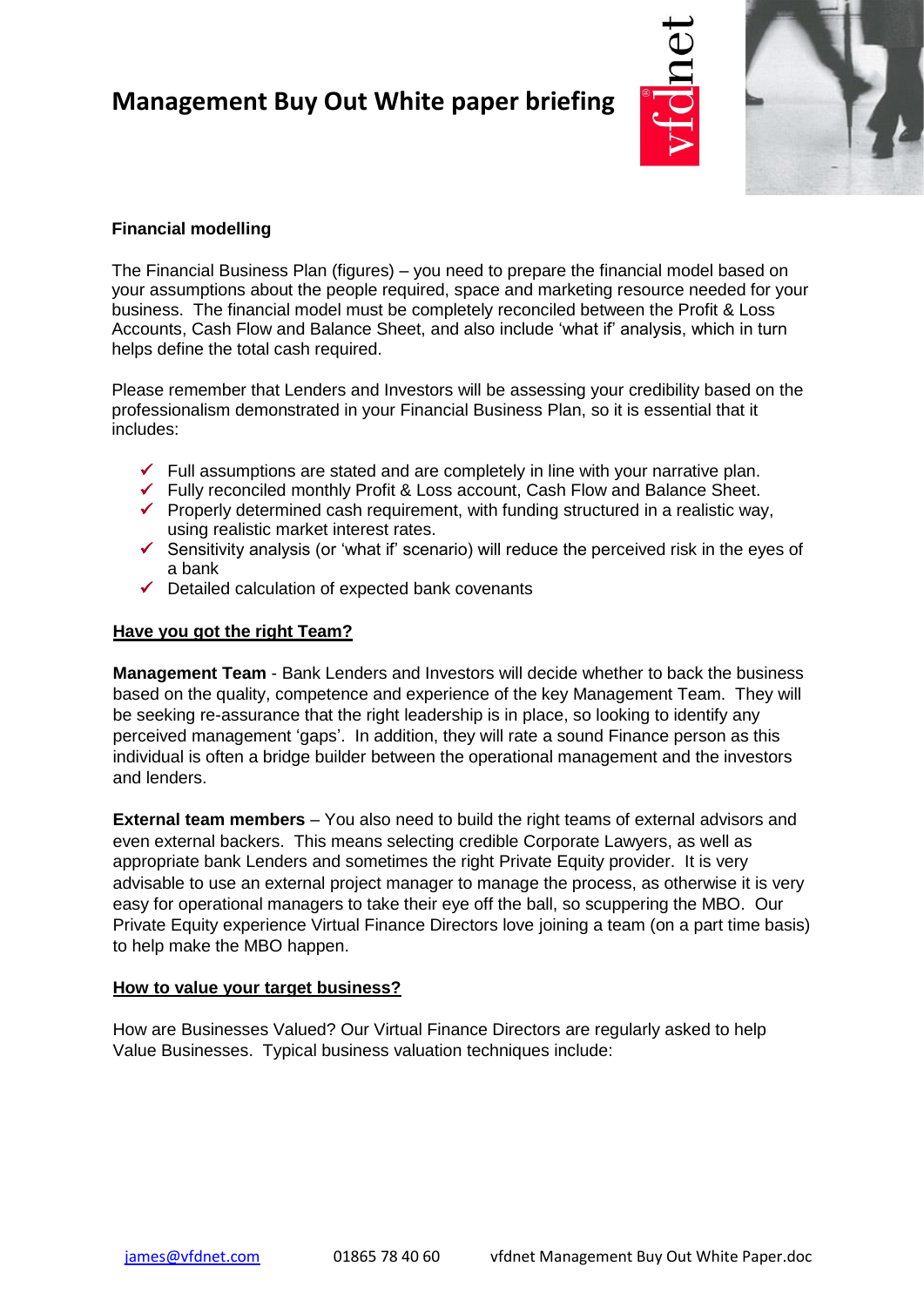

## **Profit Multiples**

Often used method when a business is making good profits. However, be careful to watch which level of Profit is used eg. 5 times EBITDA is often higher than 7 times Post Tax Profit! In addition, watch whether the multiple is on historic profit (as favoured by Acquisitive companies) or on future profit (as a business would prefer to be sold on).

One of the most common business valuation techniques is the Profit Multiple or Multiple of Profit. Simply put it is the Profit of a business multiplied by the 'Multiple'. However, watch out for:

a) Which Profit level?

Profit multiples can be calculated at many different levels such as:

 Pre Tax Profit Earnings before Interest Tax Depreciation Amortisation (EBITDA) Post Tax profit Gross Profit

When a multiple is quoted check which Profit level it is being applied to as this will normally have a big effect.

#### b) Sustainable Profit

Many buyers are seeking to determine the 'Sustainable Profit' which is the element of current Profit which is likely to recur in the future. In arriving at this figure, it is normal to adjust the stated Profit, removing any unusual items of income or expenditure to identify the sustainable or maintainable Profit.

c) Historic or Future?

Multiples can be applied to either the historic sustainable profit or the forecast future sustainable profit. Buyers of businesses will almost always seek to purchase based on a historic profit multiple, however the FD of the Buyer will also have to justify the valuation being paid by reference to the forecasted future performance, as the FD will be putting the investment case to the Board or Shareholders or Funders. Business Sellers will seek to apply the multiple to future profits. The sellers case will be strengthened if the business owner can point to a good track record in forecasting future profit and regularly achieving these forecasts.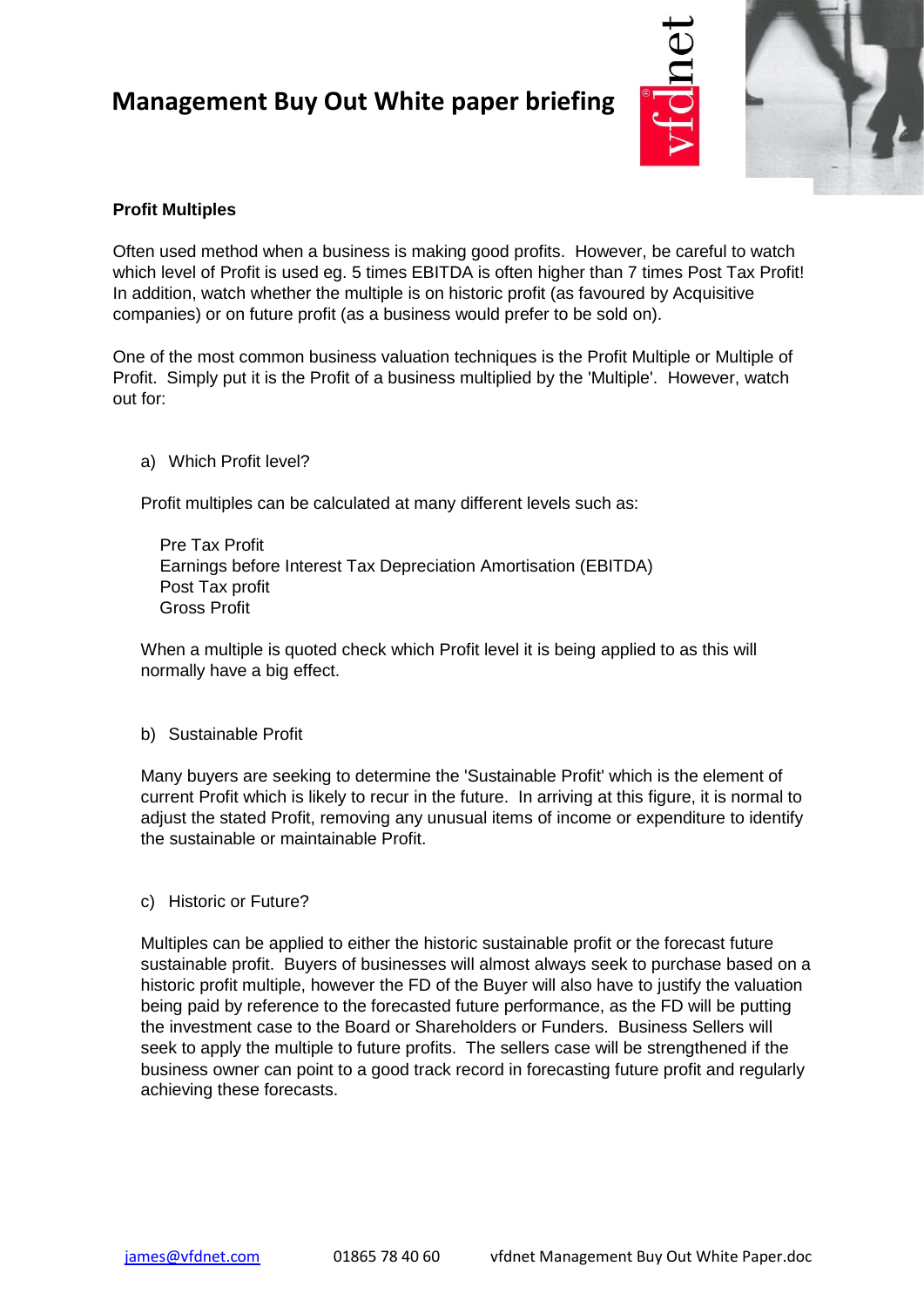

Which Multiple to use?

Buyers typically seek to apply lower multiples whereas Sellers favour higher multiples. Our Virtual Finance Directors often are asked to review the multiples of deals done to provide objective advice.

## **Net Asset Value**

Net Asset Value is typically used when a business is either breaking even or perhaps marginally loss making. Use of this method without any Profit multiple implies that the business cannot be valued for its ability to generate profit (the business making a Profit is too uncertain). The Net Asset Value is essentially the realistic Balance Sheet value at a point in time; care needs to be taken over the valuation of each main asset type to ensure the correct Net Asset Value is derived. This method is also sometimes used in conjunction with the Profit Multiple discussed above, particularly where the business has a Balance Sheet which is stronger than you might expect for the type and size of business.

### **Pay Back Method**

This method is simplistic; however, it can provide a useful way for a Finance Director to explain the business valuation to non-financial Board member colleagues. The Pay Back method is calculated by forecasting the future Profits of the target business and determining how many months or years of such profits are required to pay back the original investment. Please note that the original investment value should also include the costs of acquiring the business. The actual payback period so calculated is subjective as it does depend on the forward forecast for the target business, in turn driven by the expected Cost and Sales synergies from the new group.

### **Discounted Cash Flow**

This method may be applied by specialist buyers. Essentially the potential acquirer will forecast the future cash generation of the business and then apply a discount factor to future years' cash generated to give a Net Present Value for that future cash flow. This is on the premise that £1m in a years' time is worth less than £1m today.

### **Other Methods**

In specific situations, other methods may well be used. For example, if a target business is close to insolvency a liquidation basis may be applied. This typically involves reviewing each asset category and assessing how much the asset could realise in a 'fire sale' situation.